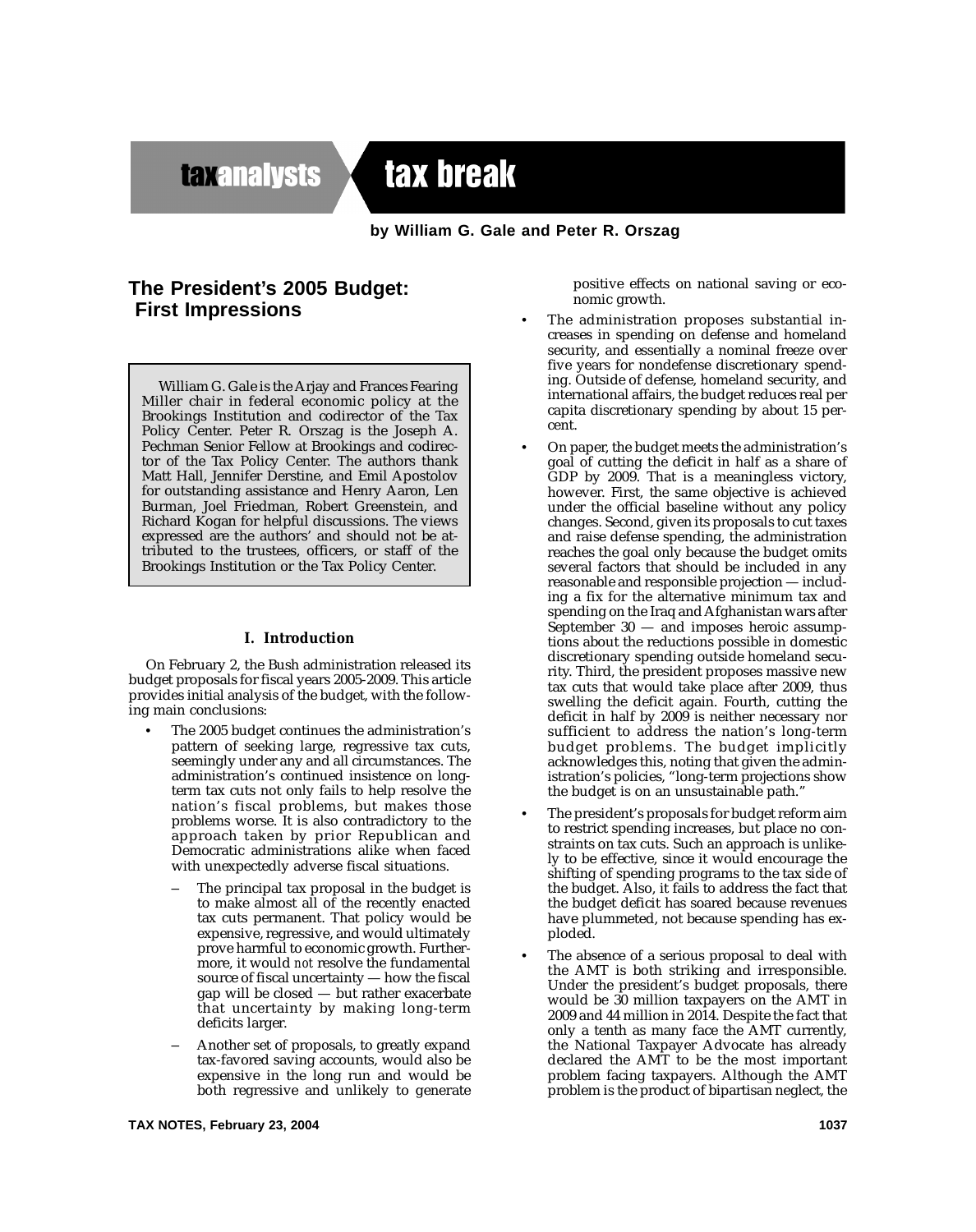#### **COMMENTARY / TAX BREAK**

| Table 1<br>Revenue and Budget Costs of Tax Proposals in the 2005 Budget, \$ billion |           |              |           |              |  |  |
|-------------------------------------------------------------------------------------|-----------|--------------|-----------|--------------|--|--|
|                                                                                     | 2005-2009 | 2010-2014    | 2005-2014 | 2014         |  |  |
| Panel 1: AMT Policy as in the Budget                                                |           |              |           |              |  |  |
| Extend 2001 and 2003 Tax Cuts <sup>1</sup>                                          |           |              |           |              |  |  |
| <b>AMT Extension Through 2005</b>                                                   | $-23$     | $\mathbf{0}$ | $-23$     | $\mathbf{0}$ |  |  |
| <b>Extend Estate Tax Repeal</b>                                                     | $-9$      | $-172$       | $-180$    | $-54$        |  |  |
| Extend Other Non-AMT Provisions of EGTRRA, JGTRRA                                   | $-139$    | $-670$       | $-810$    | $-190$       |  |  |
| <b>Total Revenue Change</b>                                                         | $-171$    | $-842$       | $-1,013$  | $-243$       |  |  |
| Interest <sup>2</sup>                                                               | $-20$     | $-136$       | $-156$    | $-51$        |  |  |
| Subtotal                                                                            | $-191$    | $-977$       | $-1,169$  | $-294$       |  |  |
| All Other Tax Proposals                                                             |           |              |           |              |  |  |
| Revenue Change                                                                      | $-42$     | $-185$       | $-227$    | $-43$        |  |  |
| Interest                                                                            | $-1$      | $-36$        | $-36$     | $-12$        |  |  |
| Subtotal                                                                            | $-43$     | $-221$       | $-264$    | $-55$        |  |  |
| <b>All Tax Proposals</b>                                                            |           |              |           |              |  |  |
| Revenue Change                                                                      | $-213$    | $-1.027$     | $-1.240$  | $-286$       |  |  |
| Interest                                                                            | $-21$     | $-171$       | $-192$    | $-63$        |  |  |
| Total                                                                               | $-234$    | $-1,198$     | $-1,432$  | $-349$       |  |  |
| Panel 2: Extending and Indexing the AMT                                             |           |              |           |              |  |  |
| Extend 2001 and 2003 Tax Cuts                                                       |           |              |           |              |  |  |
| AMT Reform <sup>3</sup>                                                             | $-164$    | $-264$       | $-428$    | $-51$        |  |  |
| <b>Extend Estate Tax Repeal</b>                                                     | $-9$      | $-172$       | $-180$    | $-54$        |  |  |
| Extend Other Non-AMT Provisions of EGTRRA, JGTRRA                                   | $-180$    | $-1,150$     | $-1,330$  | $-347$       |  |  |
| <b>Total Revenue Change</b>                                                         | $-344$    | $-1.414$     | $-1.758$  | $-398$       |  |  |
| Interest                                                                            | $-34$     | $-255$       | $-290$    | $-90$        |  |  |
| Subtotal                                                                            | $-379$    | $-1,669$     | $-2,048$  | $-487$       |  |  |
| All Tax Proposals Including AMT Reform                                              |           |              |           |              |  |  |
| Revenue Change                                                                      | $-386$    | $-1,599$     | $-1,986$  | $-441$       |  |  |
| Interest                                                                            | $-34$     | $-255$       | $-290$    | $-90$        |  |  |
| Total                                                                               | $-421$    | $-1,855$     | $-2.275$  | $-530$       |  |  |

*The Budget of the U.S. Government, Fiscal Year 2005*. Department of the Treasury (2004). Includes refundable credits technically scored as outlays.

,<br><sup>3</sup>Authors' calculations using January 2004 CBO debt service matrix.<br><sup>3</sup>Authors' calculations using microsimulation model of Tax Policy Center. Under indexing of the AMT the number of taxpayers on the AMT is 6.5 million in 2014, compared with 3.6 million in 2005.

Bush administration bears special responsibility for dealing with the AMT because the tax cuts it has championed have made the problem far worse.

• At this stage, the fiscal legacy of the Bush administration seems clear. Its policies have made the medium- and long-term fiscal situation far worse. While policies that raised short-term deficits may have been justified in previous years as the necessary response to economic adversity, it was possible to stimulate the economy through alternative policies that likely would have been both less expensive and more effective than the paths chosen. Moreover, the administration continues to propose permanent new tax cuts, and perusal of the budget documents makes it clear that — three years into its term — the administration still has no plan to

deal with medium- and long-term fiscal problems.

Section II provides a brief overview of the tax and spending proposals. Section III discusses the president's goal of cutting the deficit in half by 2009. Section IV examines the budget reform proposals. Section V provides a broader perspective on fiscal policy to date in the Bush administration.

# **II. The Budget: An Overview**

# **A. Tax Proposals**

The principal tax proposal in the administration's budget is to make most of the provisions of the 2001 and 2003 tax cuts permanent. The other major tax proposal is to greatly expand the scope and options for tax-preferred saving, especially by high-income households. The budget also contains the usual assort-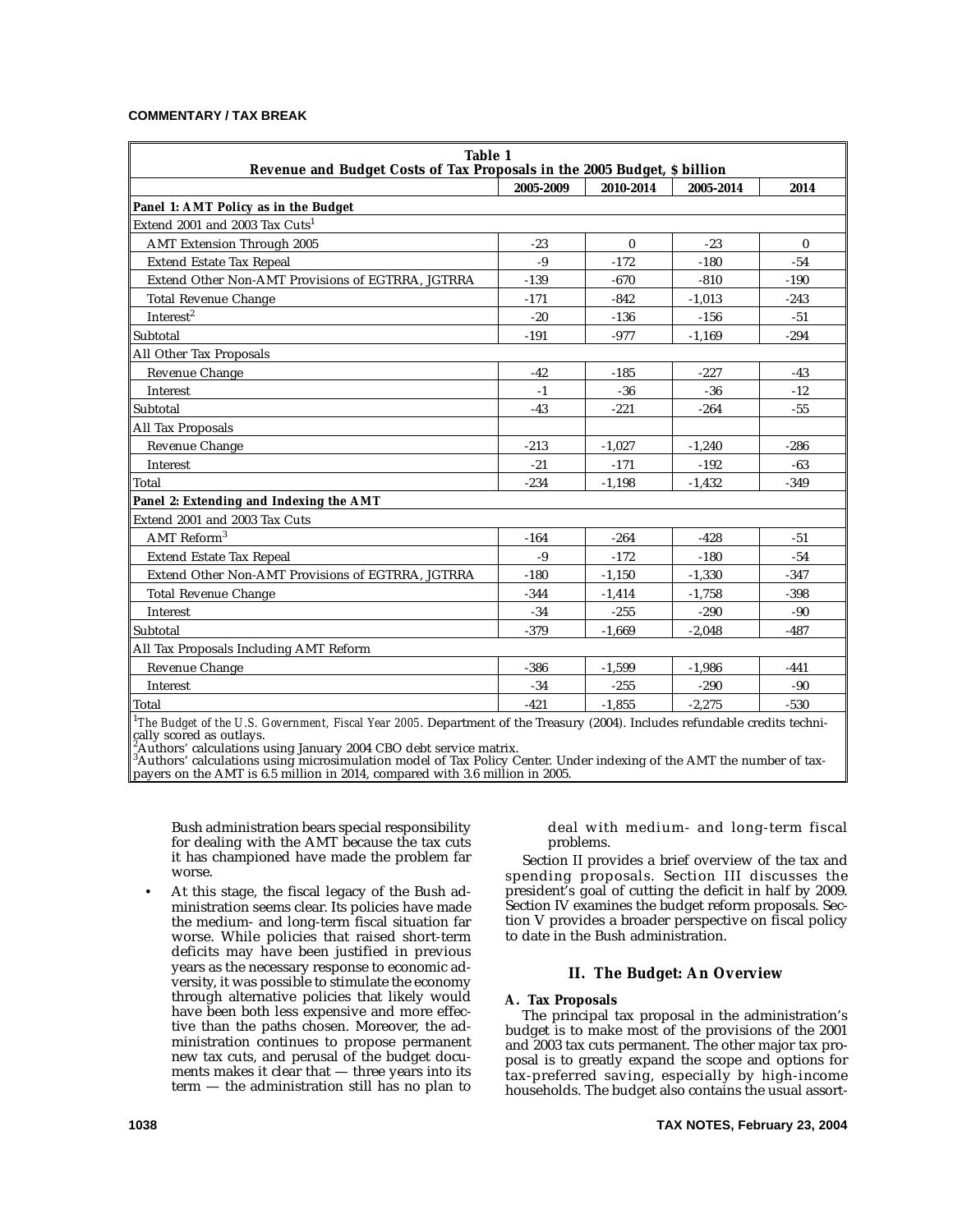| Table 2<br><b>Discretionary Spending Outlays, \$ billion</b>                                                                                                                                                                                      |      |      |      |      |      |      |        |  |
|---------------------------------------------------------------------------------------------------------------------------------------------------------------------------------------------------------------------------------------------------|------|------|------|------|------|------|--------|--|
|                                                                                                                                                                                                                                                   | 2004 | 2005 | 2006 | 2007 | 2008 | 2009 | 2005-9 |  |
| Current services baseline                                                                                                                                                                                                                         |      |      |      |      |      |      |        |  |
| Defense                                                                                                                                                                                                                                           | 452  | 439  | 417  | 421  | 433  | 443  | 2,153  |  |
| Nondefense                                                                                                                                                                                                                                        | 457  | 471  | 468  | 475  | 481  | 490  | 2.385  |  |
| Total                                                                                                                                                                                                                                             | 908  | 910  | 885  | 896  | 914  | 933  | 4,537  |  |
| <b>Budget</b>                                                                                                                                                                                                                                     |      |      |      |      |      |      |        |  |
| Defense                                                                                                                                                                                                                                           | 452  | 448  | 435  | 446  | 466  | 486  | 2,280  |  |
| Nondefense                                                                                                                                                                                                                                        | 457  | 466  | 458  | 459  | 457  | 457  | 2.296  |  |
| Total                                                                                                                                                                                                                                             | 908  | 914  | 892  | 904  | 923  | 942  | 4,576  |  |
| Change, budget relative to current services baseline                                                                                                                                                                                              |      |      |      |      |      |      |        |  |
| Defense                                                                                                                                                                                                                                           |      | 9    | 17   | 25   | 33   | 43   | 127    |  |
| Nondefense                                                                                                                                                                                                                                        |      | (5)  | (10) | (17) | (24) | (33) | (88)   |  |
| Total                                                                                                                                                                                                                                             |      | 4    |      | 8    | 9    | 10   | 39     |  |
| Sources: OMB (2004b, Table 24-1), OMB (2004c, Table 8.1). Note that the spending classifications are based on Budget En-<br>forcement Act definitions. The budget summary tables in the main section of the budget use different classifications. |      |      |      |      |      |      |        |  |

ment of measures — many of them off the shelf — for health care, charity, education, housing, environment, energy, simplification, pensions, tax compliance, tax administration, and extension of other expiring provisions. Notably, the only AMT proposal is a one-year extension of the current AMT exemption levels, and use of personal nonrefundable credits.

Table 1 shows the revenue and budget effects of the administration's proposals over the next five years and over the 2005-2014 period, as estimated by the administration. Several features of the tax cuts merit comment:

- Almost all of the revenue loss, in the 10-year budget window, is due to making the tax cuts permanent.
- More than 80 percent of the costs of that proposal would occur after 2009.
- Because the budget does not include a fix for the AMT, the figures in the top panel of Table 1 significantly understate the revenue loss under more reasonable scenarios. By 2010, for example, under current law the AMT would erase more than a third of the tax cut ostensibly provided by the 2001 tax legislation (Burman, Gale, and Rohaly, 2003).

The lower panel of Table 1 shows the effects of adding in a minimal AMT fix that extends the expiring provisions of the AMT (the exemption increase and the treatment of personal credits) and indexes the AMT for inflation starting in 2005. Under current law, the revenue loss from AMT reform would be \$428 billion over 10 years. But the AMT reform also adds to the cost of making the tax cuts permanent, raising that figure to \$1.33 trillion from \$990 billion. The combined revenue loss from AMT reform and making the tax cuts permanent would be \$1.76 trillion over the 10-year period.1 The total budgetary costs (including interest

payments) of the president's proposals, coupled with a minimal AMT fix, rise to almost \$2.3 trillion.

Finally, by the criteria used by the administration in the past, the budget proposes several tax *increases.* Those include not indexing the AMT for inflation, allowing the AMT exemption to fall back to its 2001 level after 2005, and not extending the saver's credit (which provides a matching tax credit for contributions to 401(k)s and IRAs made by moderate-income households) beyond 2006.

#### **B. Spending Proposals**

The basic thrust of the spending initiatives in the budget is simple: substantial increases in defense and homeland security and significant reductions in domestic discretionary spending. Table 2 shows the changes relative to the current services baseline. By 2009, defense outlays would be \$43 billion — or almost 10 percent — above the current services baseline. The reduction in defense outlays between 2004 and 2006 is more apparent than real, since the administration's budget does not include funding for ongoing operations in Iraq and elsewhere (which are reflected in the 2004 figures). Administration officials have indicated that funding would be provided in a supplemental request that is not reflected in the budget.

Nondefense outlays under the budget are constant in nominal terms through 2005 to 2009, which implies reductions after inflation is taken into account. Indeed, by 2009, those outlays are \$33 billion *below* the current services baseline, a reduction of 7 percent. On a real per capita basis, the reduction is more than 10 percent.

The "nondefense" spending category, furthermore, includes international affairs and components of homeland security spending. Kogan and Kamin (2004) calculate that for domestic spending outside homeland security, the budget proposes a funding cut of 11 percent in inflation-adjusted terms and a 15 percent reduction on a real per capita basis over the next five years.

As discussed below, the budget proposes spending caps at the levels proposed in the budget. Those spending caps, if enacted, would require severe reductions in domestic spending outside homeland security. Also,

<sup>1</sup> The revenue estimates, assuming an AMT adjustment, differ somewhat from those presented in Table 2 of Orszag (2004) for two reasons. First, the components of the revenue provisions included differ slightly. Second, the revenue estimates in Orszag (2004) are based on adjustments to CBO projections; the revenue estimates shown here are based on adjustments to administration projections.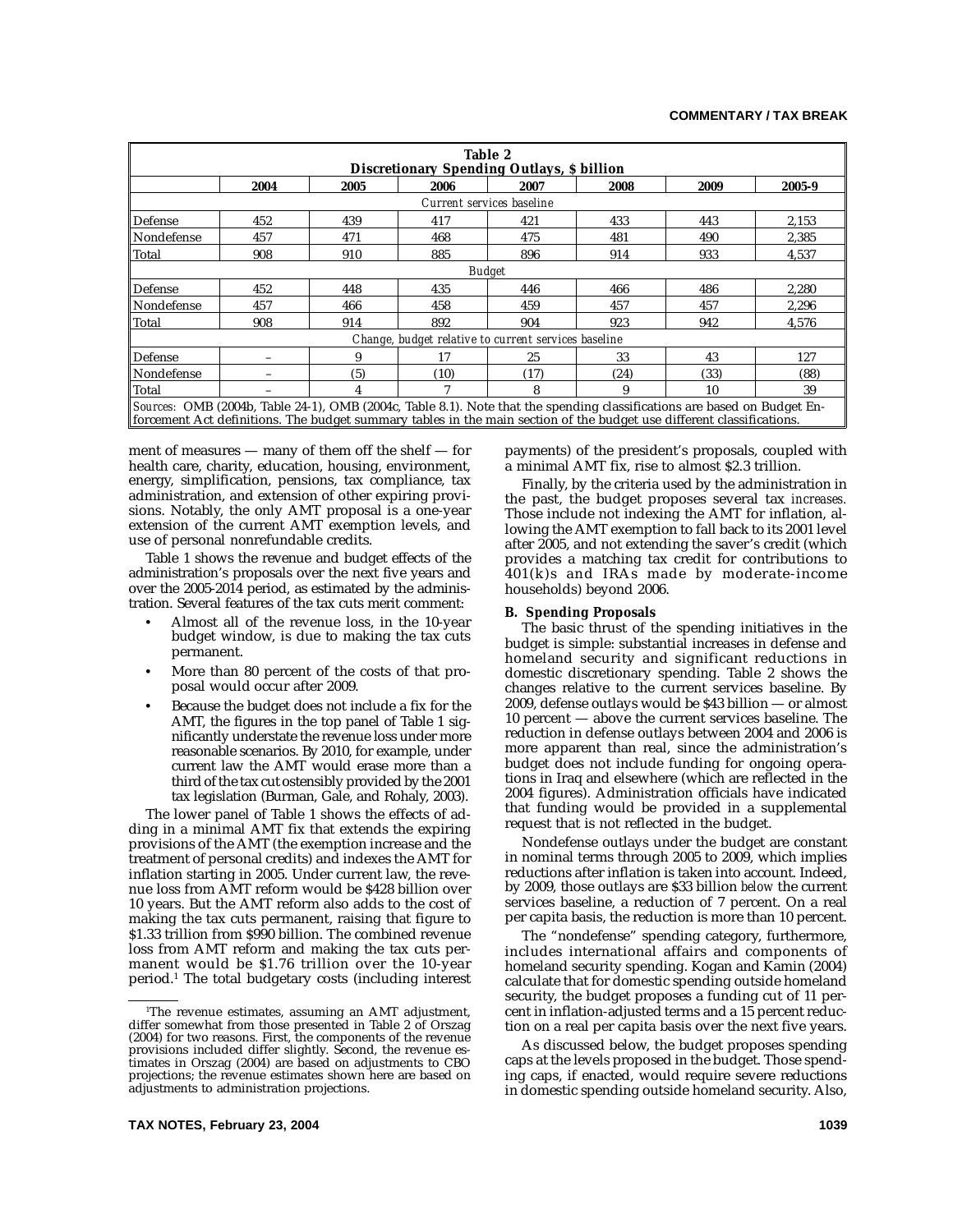# **COMMENTARY / TAX BREAK**

| Table 3<br><b>Alternative Deficit Projections</b>                 |      |      |      |      |      |      |  |  |
|-------------------------------------------------------------------|------|------|------|------|------|------|--|--|
|                                                                   | 2004 | 2005 | 2006 | 2007 | 2008 | 2009 |  |  |
| Current services budget                                           | 527  | 360  | 253  | 229  | 218  | 211  |  |  |
| Administration budget                                             | 521  | 364  | 268  | 241  | 239  | 237  |  |  |
| CBO baseline                                                      | 477  | 362  | 269  | 267  | 278  | 268  |  |  |
| Source: CBO (2004), OMB (2004a, supplemental tables, S-15, 2004c) |      |      |      |      |      |      |  |  |

the spending caps would apply to *all* discretionary spending. If anything, however, the defense outlays are likely to be understated in the out-years, relative to the costs of the administration's defense policies. As a result, the required reduction in domestic spending would be even more substantial.

# **III. Cutting the Deficit in Half Over Five Years**

The administration has claimed for months that it would propose a budget that cut the deficit in half over five years. The 2005 budget meets that goal, but the proper response, for several reasons, is "so what?"

#### **A. Current Services Baseline**

As shown in Table 3, the administration's goal of cutting the deficit in half by 2009 is achieved under its current services baseline (that is, before any new policy changes are considered). According to administration documents, the current services budget is a "policyneutral benchmark against which the President's Budget and other budget proposals can be compared to see the magnitude of the proposed changes" (OMB 2004b, page 357). Notably, the current services budget provides reductions in the deficit from 2004 to 2009 that are *greater than* those proposed in the administration's budget. That is, under the current services baseline, the budget was already on course to cut the deficit by more than half over the next five years.

Table 3 also shows the CBO budget baseline projections, another policy benchmark for the status quo. The administration's budget does slightly better at reducing the deficit than the CBO baseline, but that is entirely due to two reasons, neither of which has anything to do with the administration's new proposals. First, the administration forecasts a 2004 budget deficit that is \$44 billion higher than the CBO's (and the difference cannot be explained by legislative proposals as shown by the current services budget). A higher deficit in 2004 makes it easier to cut the deficit in half by 2009. Second, OMB's estimate of GDP in 2009 is more than \$200 billion larger than the CBO's. If taxes rise by roughly 20 percent of an increase in GDP, that translates into an extra \$40 billion in 2009, just from the difference in GDP assumptions. This more than explains the \$31 billion difference between the CBO baseline and the administration's budget in 2009.

#### **B. Gimmicks and Ploys**

The second reason that ostensibly cutting the projected deficit in half by 2009 is a pyrrhic victory is that the administration achieves that outcome only with a variety of budget gimmicks, omissions, and untenable assumptions.

One major ploy is to claim to substantially reduce domestic spending outside of homeland security over the next five years. Virtually no one believes those cuts are plausible.<sup>2</sup> Adding to the sense of incredulity is the fact that the budget raises spending on several programs in 2005 and then proposes future cuts starting in 2006. If the cutting were intended seriously, it could begin in 2005 (Greenstein, 2004).

The second major ploy is to omit costs that any responsible projection would include. That includes the continuing costs of war in Iraq and Afghanistan, which the administration has already indicated it will ask for in a supplemental request (that is, outside of the budget). It also includes ignoring the AMT. Under the administration's budget, 30 million people face the AMT in 2009 and 44 million in 2014, compared to just 3 million today. The Center on Budget and Policy Priorities estimates that there are about \$160 billion in those omitted costs. (Greenstein, 2004). Extending the expiring AMT provisions and indexing the AMT for inflation, which would represent a minimal fix, would cost \$71 billion in revenue and debt service costs in 2009 alone.

#### **C. Does Not Address the Long-Term Problem**

The third reason that cutting the deficit in half by 2009 is not an interesting or helpful goal is that it does nothing to resolve the longer-term budget problems facing the country. Indeed, the budget itself indicates that under the administration's policies, and even with favorable productivity growth over time, the budget is "unsustainable" (OMB 2004b, page 191). Figure 1 shows that explicitly, in a graph taken directly from the budget. The figure shows the administration's own estimates of the long-term consequences of its budget and shows clearly that deficits are slated to rise inexorably for the foreseeable future, once we get past the next few years.

<sup>2</sup> This especially includes conservative commentators. Chris Edwards at the Cato Institute is quoted as saying, "They have a reasonable number in the first year, but then there are really low or no increases after that. . . . The problem is that Bush doesn't really have a plan for that happening. It's phony." (Andrews, 2004). Bruce Bartlett of the National Center for Policy Analysis said, "I don't think you'll find anybody in any party who takes seriously the administration's promise to hold down spending. The president has never made small government a major element of his philosophy." (Bumiller, 2004).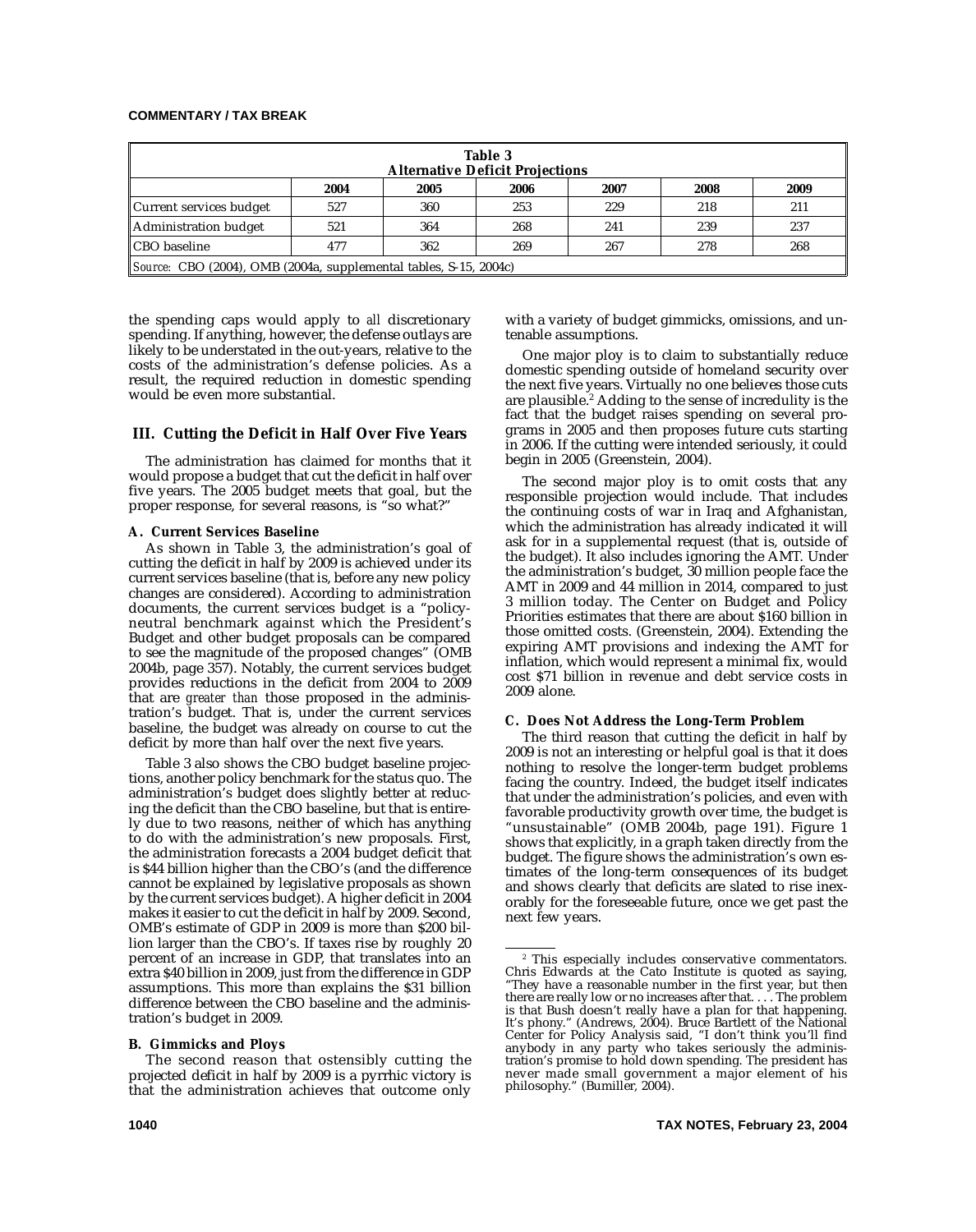# **IV. Budget Reform**

The administration has proposed new budget rules to replace the ones that expired in 2002 (and that have been only ineffectively and partially replaced since then). The old budget rules put a cap on discretionary spending and required that changes to mandatory spending and revenues be offset by other changes to mandatory spending or revenues. The rules proposed by the Bush administration create a new cap on discretionary spending, and require that mandatory spending changes be self-financing, but place no limit on tax cuts.

The administration's proposed rules are misguided for several reasons. First, fiscal discipline requires restraint on both sides of the budget, as the experience of the past few years seems to indicate. When taxes were cut dramatically in 2001, advocates of the tax cuts argued that the lower revenues would help restrain government spending. If anything, the opposite seems to have occurred. That is, once the deficit grew significantly, lawmakers saw no incentives to hold back on spending or new tax cuts. Experiences in 1990 and 1993 also show that successful budget reform requires discipline on both the spending and the tax side.

Second, the rules would encourage lawmakers to convert spending programs to tax cuts. That incentive would only accelerate the trend of disguising spending changes as revenue provisions — thereby creating what Alan Greenspan has called "tax entitlements." Those tax entitlements are every bit as damaging to long-run fiscal prospects as spending entitlements, but are also typically much more regressive.

Third, the rules ignore the fundamental point that the budget problems that exist today are the result of a precipitous decline in revenues, not an explosive growth in spending. Of the increase in the budget deficit as a share of GDP between 2000 and 2004, more than three-quarters is due to a decline in revenue (and half of that due to legislation) and less than one-quarter to spending. Moreover, much of the increase in spending is due to defense, homeland security, and the rebuilding of New York City after the terrorist attacks. Well under 10 percent of the increase is due to increases in domestic discretionary spending (Gale and Orszag, 2004).

Fourth, under the proposed rules, one could not use increased tax receipts to fund current or new programs. For example, an effort to close tax shelters could be used only to cut other taxes, not to finance changes in spending programs.

Finally, the administration justifies the need for budget rules by arguing that "legislation tends to be considered in isolation and not in the context of the entire budget" (OMB 2004a, page 42). If anything, that statement applies with even more force to tax cuts than to spending initiatives. In 2001, for example, the presi-



dent proposed a tax cut two months before submitting a budget.

In short, the proposed rules are counterproductive and unbalanced. A much better approach would be to reinstate the previous rules. That would prevent the removal of existing sunsets unless they were paid for. It would also be beneficial to create new budget rules to score proposals at their long-term cost regardless of whether the proposals officially sunset.

#### **V. Concluding Comments**

With the submission of President Bush's fourth budget, an overall summary of his policies emerges that is both clear and troubling. The budget outlook has deteriorated dramatically since January 2001, and largely because of legislation. The official CBO budget baseline for 2002-2011 has deteriorated by \$8.5 trillion over the past three years. That represents 6.5 percent of GDP over the period.

In fairness to the administration, some of that deterioration is due to economic and technical considerations beyond anyone's control. That is not the whole story, though. More than 60 percent of the deterioration in the outlook is due to tax and spending changes, with about 45 percent of the legislated changes due to the administration's tax cuts (Gale and Orszag, 2004).

While the administration makes strident claims about its concern for fiscal responsibility, its actions prove otherwise. In his 2003 State of the Union address, the president famously declared that he would not pass burdens on to future generations. In the ensuing year, the CBO baseline projection for 2004-2013 deteriorated by \$3.7 trillion, of which \$2.6 trillion was due to legis-